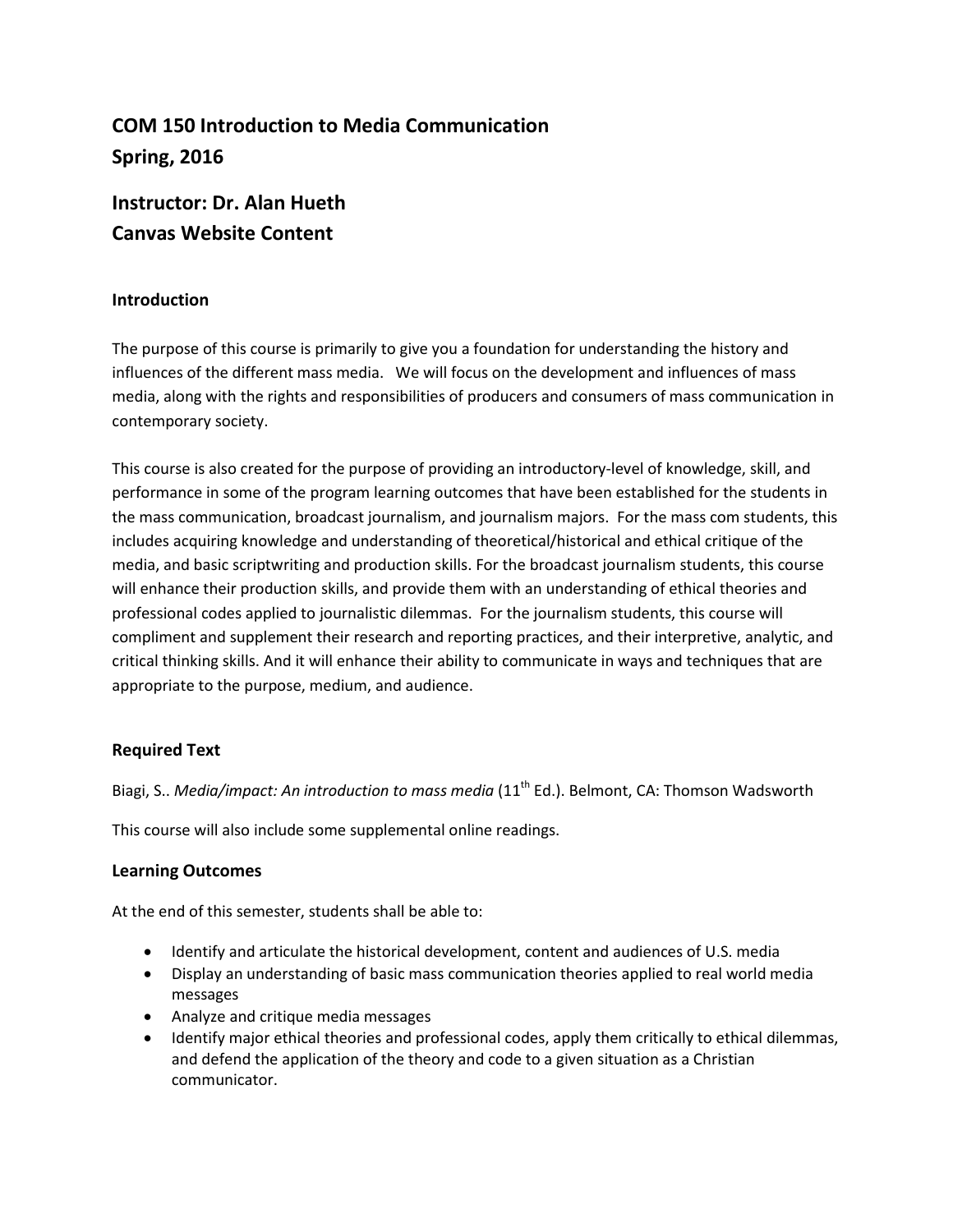- Display basic techniques of print-journalism writing OR television/film documentary writing—as noted in the journalism, broadcast journalism, and media communication majors' "program learning outcomes."
- Identify and connect media-related skill-sets and aptitudes to specific jobs/careers in the different media, and begin to develop the appropriate skill-sets and aptitudes for one (or more) jobs/careers in the media.

# **Course Activities:**

We'll achieve the course outcomes through the following course activities:

- Mini-Lectures: most of the content will be based on the textbook—with supplemental material to provide some focus and provide a bit more breadth and depth coverage of the course material. It is expected that the lectures will be peppered with some class or group discussion and  $Q$  &  $A$  – as questions and interactions arise
- Video Clips (of films, documentaries, video interviews, program excerpts, etc.)—all designed to complement and supplement your understanding of the topics and issues in this course
- Guest Media Professionals (F2F and via Skype)—see the course schedule and descriptions of our planned guests
- Student sharing of *"Stories From the Past"* assignment—this will consist of students reading their news stories (if journalism major) OR short documentary scripts (if media com major) in small groups at the beginning of select class sessions (see Course Schedule for details).
- Online Canvas Quizzes will include 20 questions based solely on textbook content in each chapter—objective T/F and multiple-choice questions. See detailed description in the "Quizzes and Final Exam" section.
- Field Trip to One America News (OAN)—voluntary (not during class session)—time TBD later

# **Course Assignments**

We'll also achieve the course outcomes through the following course assignments:

# **Newspaper Article or Documentary Script***: Understanding the Mass Media* **OR** *Stories From the Past*

Assignment Objectives: this assignment is designed to accomplish three (3) objectives that relate to the course learning outcomes:

- *1. To encourage you to read the assigned textbook chapters in preparation for active involvement in every course session;*
- *2. To build your writing skills in your chosen medium—based on your academic major; and*
- *3. To reinforce your understanding of each chapter's content—in preparation for the chapter quizzes and final exam.*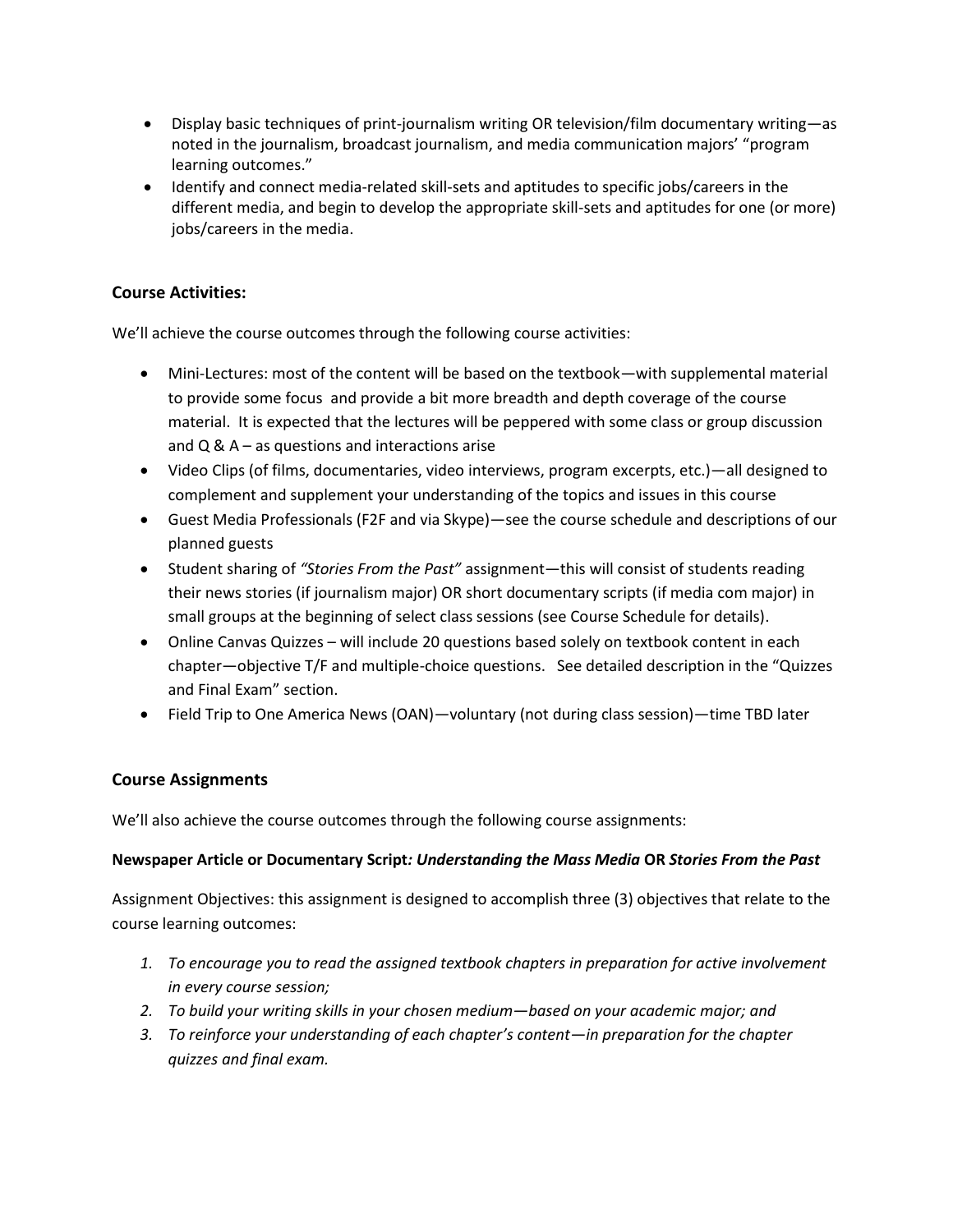You're required to read every assigned chapter and write either a newspaper story (for journalism majors) OR short documentary script (for media communication and broadcast journalism majors) that reveals that you've read the chapter and that you have understanding of select portions/topics of these chapters. The *Understanding the Mass Media* option-approach should include selected information about the medium/subject matter included in the chapter. The *Stories From the Past* option-approach will focus on historical characters and their inventions and/or roles in the featured medium/subject matter. You must post your stories on Canvas and read them from your laptops. Every student will read their stories in small groups, then each group will select the best one one the group. The student with the best story from each group will then share their story with the entire class. See the chapter deadlines for this assignment on the Course Schedule page.

Assignment Length: the newspaper article must be 1.5 to two (2) pages in length, single-spaced, and written in conventional newspaper style. You must compose this assignment on a Word document and post it as an attachment on Canvas. The short documentary script must also be two (2) pages in length and follow the two-column script convention for broadcast news and documentary. It must include a conversational narration style on the audio side, and shot descriptions for each portion of the documentary on the video side. Please have some fun and be creative with this assignment!

See Print/Newspaper Story Approach Sample (for journalism majors)

See Two-Column Script (for broadcast journalism and media com majors)

# **Online Article Reports**

You're required to read five (5) online articles that are current and relevant to your vocational media interests. You can choose from the list below OR find other online articles to report on. Your report should be 2-3 pages in length (typed, double-spaced) and posted on Canvas. Make sure that you compose the essays on Word docs, then copy and paste them into the Canvas assignment page. Due dates and times are provided on the Course Schedule page.

# **Online Quizzes**

Assignment Objectives: this assignment is designed to accomplish three (3) objectives that relate to the course learning outcomes:

- *1. To encourage you to read the assigned textbook chapters in preparation for active involvement in every course session; and*
- 2. *To reinforce your understanding of each chapter's content.*

You will have fifteen (15) online and in-class Canvas quizzes—based on the content in chapters one through fifteen. Quiz questions will be based on the assigned chapter noted for each day in the course schedule. Each quiz will include twenty (20) questions, and the questions will be based on the "Key Terms" section at the end of each chapter. In chapters where there are less than twenty "Key Terms,"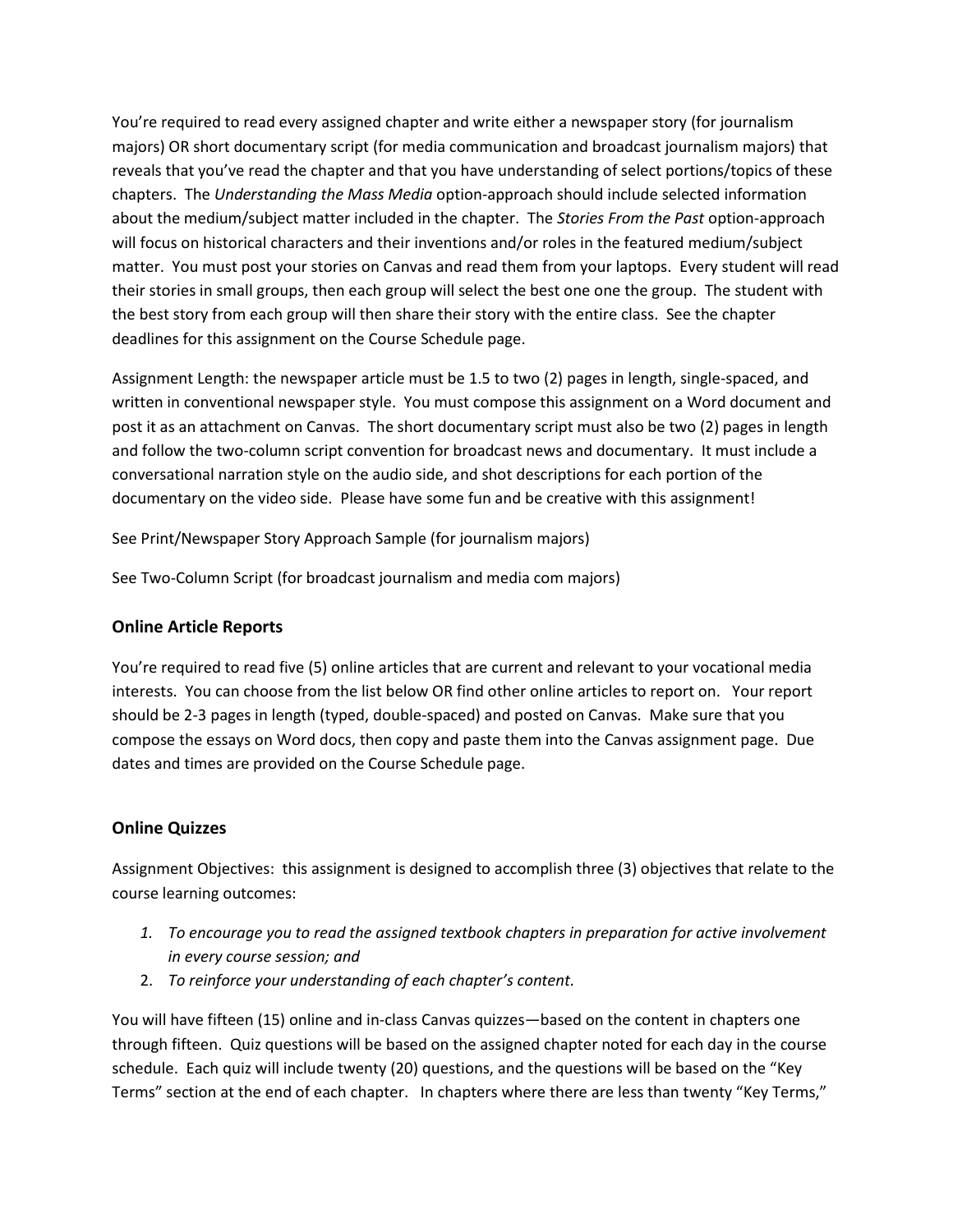additional questions on chapter content will be included. You will have 15 minutes to take each quiz, and quizzes will be given during the first or last 15 minutes of the assigned class session -- see the Course Schedule for all of the chapter quizzes. Many quizzes will occur on Wednesdays – after completing the lectures, discussions, and newspaper articles or documentary scripts for each chaptermedium/subject. Some quizzes will occur on Mondays. In any case, REMEMBER TO BRING YOUR LAPTOP TO CLASS TO TAKE THE QUIZ! If you don't take the quiz, you lose the points.

## **Online Final Exam**

You will have one exam in this course. The final exam will consist of two components: an objective component and an essay. The objective component will consist of the quiz questions from the previous chapter quizzes already taken in class PLUS lecture content in the various class sessions. A study guide will be provided, but will ONLY INCLUDE additional lecture content unrelated to the Key Terms already included in the chapter quizzes.

The essay component will be a "media ethics and professional codes essay." This will, essentially, be a take home essay that is based on a case study that is provided by the instructor. There will be two different essays that will be assigned (based on your major). There will be one for journalism and broadcast journalism majors, and one for the media communication majors. You will be placed in the position of a professional journalist OR filmmaker OR television producer who is facing an ethical dilemma which calls for a decision. You will be provided with a model (the Potter Box Model) that includes the criteria you'll need to use in order to come to an ethically-principled conclusion. You will also include any relevant codes of professional ethics in your essay. We will practice using this model towards the end of the semester so that you'll understand the criteria and how to use this model. You will post your essay onto Canvas the morning of the final exam. However, I suggest that you complete the exam as soon as possible after regular classes end—and well before the objective portion of the final exam so that you have plenty of time to study. Make sure that you compose this essay in Word and post it on Canvas as Word doc attachment. More information about the essays will be provided later.

Ethics & Professional Codes Essay due date: **PLEASE POST YOUR ESSAY ON BY/BEFORE THURSDAY, MAY 5, 2016, 7:30 A.M.**

Objective Exam date: **THURSDAY, MAY 5, 2016, 7:30-10:00 A.M.**

## **Attendance Policy & Professional Socialization**

 The communication industry is time sensitiv*e.* Professionals in this business succeed or fail depending on their ability to follow instructions, meet deadlines and follow through on their commitments. Now is an excellent opportunity to develop good habits. With this in mind, students are expected to be on time to class. Attendance will be taken in all class sessions.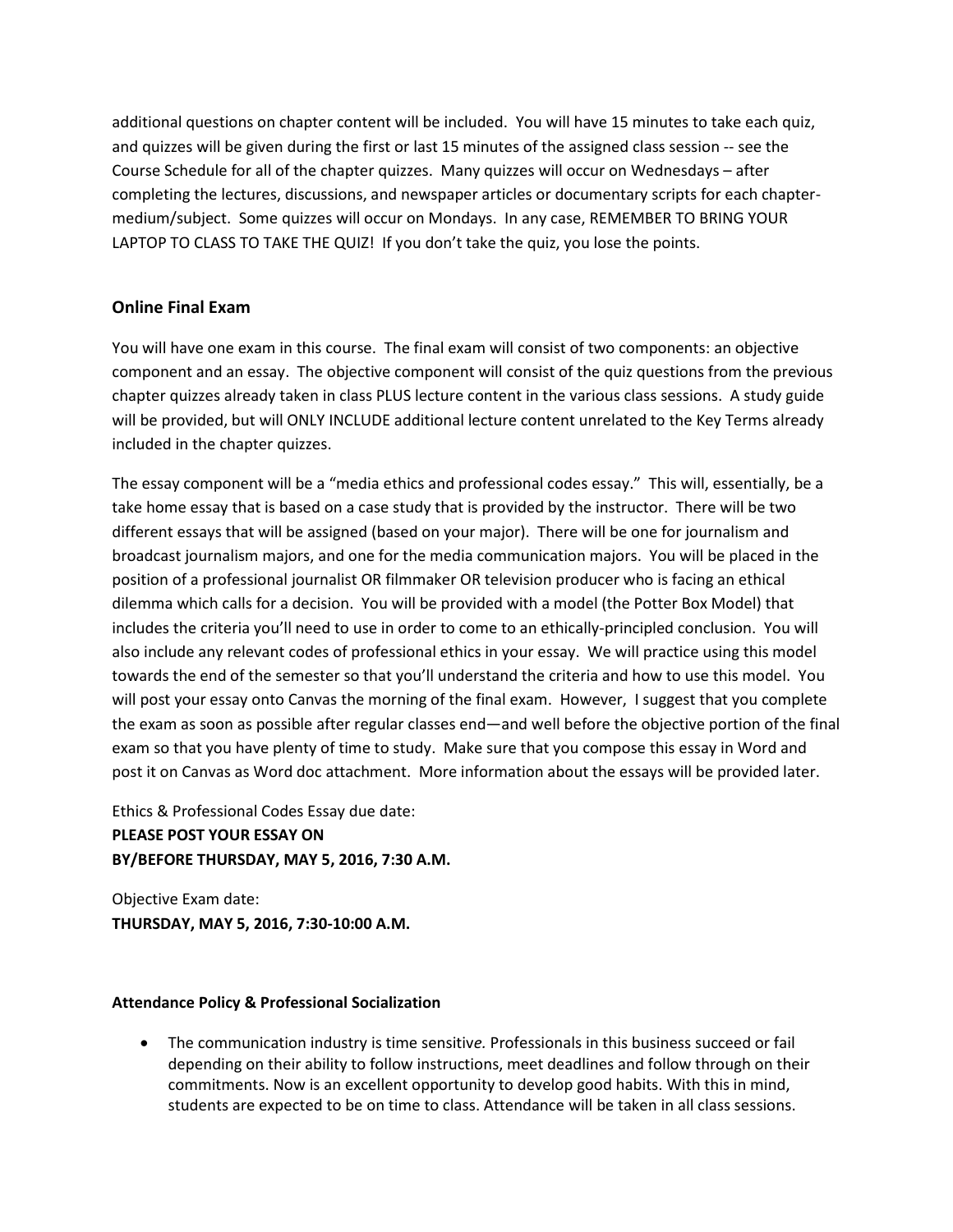Entering the room after class has started is disruptive to other students and to the continuity of the session. Attendance is taken promptly at the time class is scheduled to begin. If you are not here when I take attendance, you will be counted as absent.

- For purposes of grading in this course…all students start with 100 points. This is the maximum amount of points that one can receive for perfect attendance in this course. Absences will incur point deductions. You'll be docked ten (10) points for every absence in this course. This can, fairly often, make the difference in your final grade. Since your grade is based on the cumulative total points at the end of classes for the semester, even 10 points off can make the difference between a C+ and B-, or a B+ and A-. Also, please don't send me an email after classes end and you're a lower-borderline grade (and have an absence or two) and argue that you should get the higher grade…I won't be sympathetic to that.
- As noted in the university catalog, students who miss 10% of class sessions (3 sessions) will be reported to the Vice Provost of Academic Administration. Missing 20% of class sessions (6 class sessions) will result in the student being de-enrolled from this course. This rule will be strictly enforced.
- Attendance in class means that you are fully attending to the course. Students who choose to do other things while in class—eg. read the paper, use their cell phones, engage in irrelevant or disruptive conversations, study for their next class, etc…will be confronted and counted as absent for that day. Please don't put me in a position to have to do this.
- In the event that you miss class, **you** will be expected to get notes, handouts (and anything else that you may have missed) from someone in class. You are responsible for missed material and should try to make a friend or two in this class who you can count on.
- It is the student's responsibility to maintain his or her class schedule. Should the need arise to drop this course (due to personal emergencies, poor performance or attendance, etc.), the student has the responsibility to follow through (provided the drop date meets the stated calendar deadline established by the university). Simply ceasing to attend this course or falling to follow through to arrange for a change of registration (drop/add) may result in a grade of F on the official transcript.

## **Technology Policy**

Computers are not allowed to be used in class—except for reading your *Understanding the Mass Media* OR *Stories From the Past* assignments, or for in class group exercises or projects. Cell phones are not allowed to be used in class. Also, please set the phone to vibrate or turn off the sound. Students who use their cell phones will be asked to be seen after class-which will be a signal to put it away and see the instructor after class. Making audio or video recordings of class sessions are not allowed. Students may not mass distribute any course materials or content in any form (print or online) without permission of the instructor.

## **Notice to Students with Disabilities**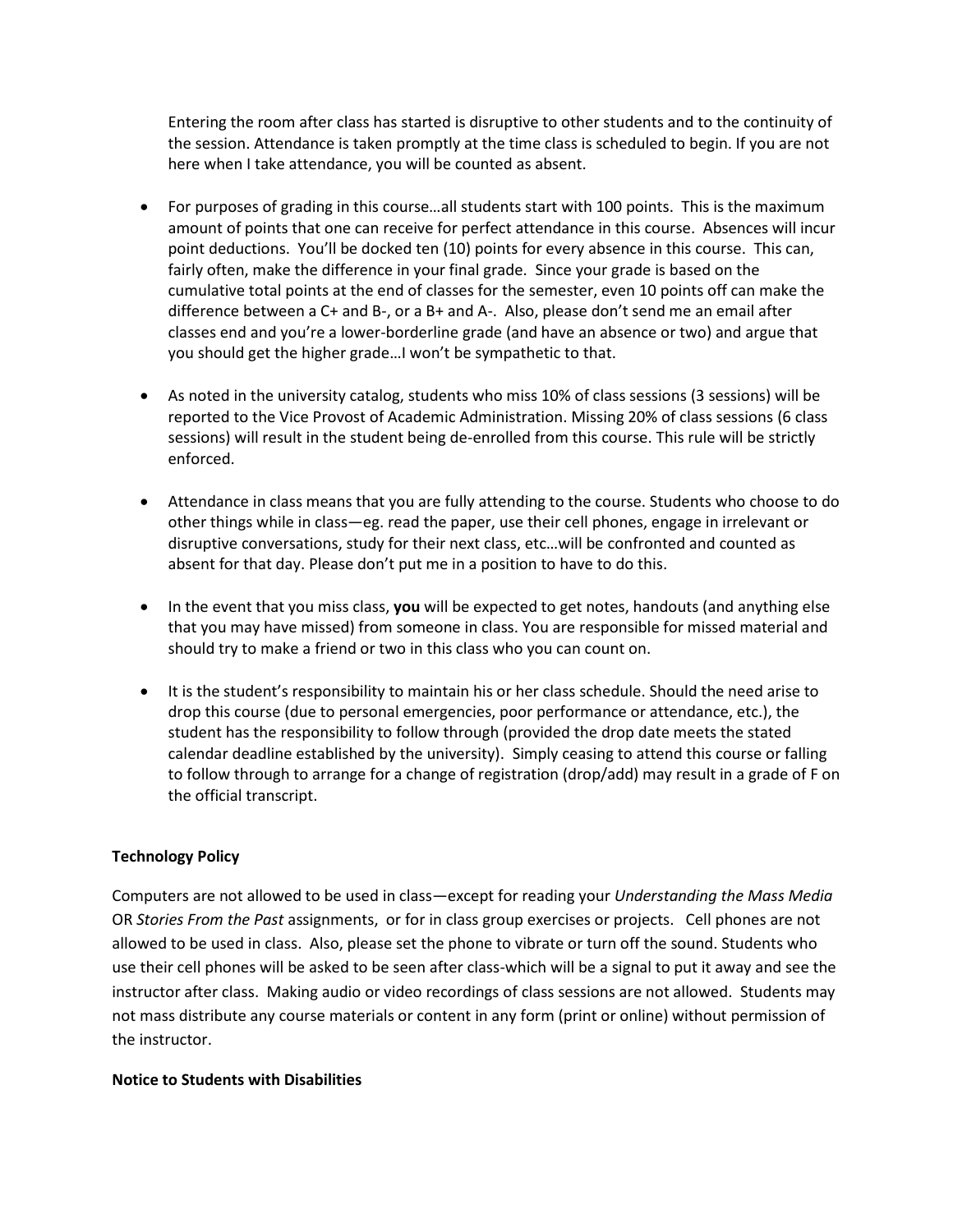While all students are expected to meet the minimum academic standards for completion of this course as established by the instructor, students with disabilities may require academic accommodations. At Point Loma Nazarene University, students requesting academic accommodations must file documentation from the Disability Resource Center (DRC)—which is located in the Bond Academic Center. Once the student files documentation, the Disability Resourse Center will contact the students' instructor and provide written recommendations for the reasonable and appropriate accommodations to meet the individual learning needs of the student. This policy assists the University in its commitment to full compliance with section 504 of the Rehabilitation Act of 1973, the Americans with Disabilities (ADA) Act of !990, and ADA Amendments Act 2008, all of which prohibit discrimination against students with disabilities and guarantees all qualified students equal access to and benefits of PLNU programs and activities.

#### **Academic Dishonesty**

Students should demonstrate academic honesty by doing original work and by giving appropriate credit to the ideas of others. As explained in the university catalog, academic dishonesty is the act of presenting information, ideas, and/or concepts as one's own when, in reality, they are the results of another person's creativity and effort. Such acts include plagiarism, copying of class assignments, and copying or other fraudulent behavior on examinations. Essentially, if you turn in work that is another person's work, without giving credit to the original person, it is plagiarism and is punishable by an automatic failing grade in this class (see PLNU's Academic Polies for more details).

#### **FERPA Policy**

In compliance with federal law, neither PLNU student ID nor social security number should be used in publicly posted grades or returned sets of assignments without students' written permission. This class will meet the federal requirements by distributing all grades and papers individually or posting your score to Canvas. Also in compliance with FERPA, you will be the only person given information about your progress in this class unless you have designated others to receive it in the "Information Release" section of the student portal. See [Policy Statements](http://www.pointloma.edu/experience/academics/catalogs/undergraduate-catalog/policy-statements) in the (undergrad/ graduate as appropriate) academic catalog.

#### **Points and Grading:**

| ASSIGNMENT:                                                               | <b>POINTS</b> |
|---------------------------------------------------------------------------|---------------|
| Understanding Mass Media OR Stories From the Past (16 $@$ 20 points each) | 320           |
| Online Article Reports (5 @ 10 points each)                               | 50            |
| Online Quizzes (15 @ 20 points each)                                      | 300           |
| Media Ethics & Professional Codes Essay                                   | 100           |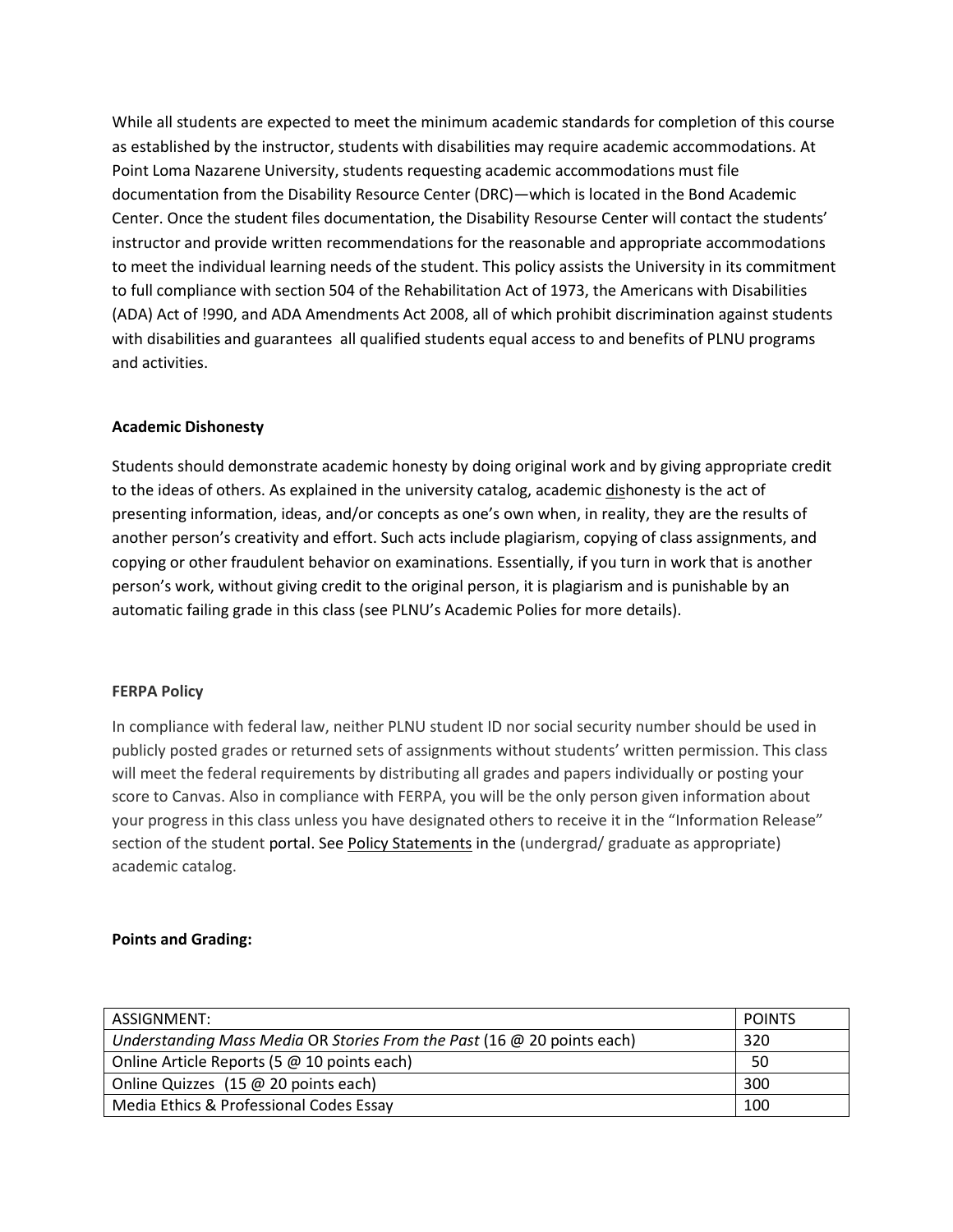| <b>Professional Socialization</b> | 100  |
|-----------------------------------|------|
| Final Exam:                       |      |
| Objective portion                 | 100  |
| Essay                             | 50   |
| TOTAL:                            | 1020 |
|                                   |      |

#### **Grade Ranges**

| 921-1020 | А  |
|----------|----|
| 900-920  | А- |
| 880-899  | B+ |
| 821-879  | R  |
| 800-820  | R- |
| 780-799  | C+ |
| 721-779  | C  |
| 700-720  | r- |
| etc.     |    |

#### **Course & Assignments Schedule**

#### **WEEK 1**

## **TUESDAY, JANUARY 12, 2016 (MONDAY CLASS SCHEDULE DAY)**

Intro to course, activities, assignments, course policies, and introductions

## **WEDNESDAY, JANUARY 13, 2016**

*UNDERSTANDING THE MASS MEDIA or STORIES FROM THE PAST* CH.1 MASS MEDIA… DUE Introductions (continued) Mini-Lecture/Discussion/Clips/Exercises Theory: Diffusion Theory

#### **WEEK 2**

**MONDAY, JANUARY 18, 2016**—NO CLASS (MLK DAY)

## **WEDNESDAY, JANUARY 20, 2016**

*UNDERSTANDING THE MASS MEDIA or STORIES FROM THE PAST* CH.2 BOOKS DUE Mini-Lecture/Discussion/Clips/Exercises Theory: Bullet CH 1 ONLINE QUIZ

**WEEK 3**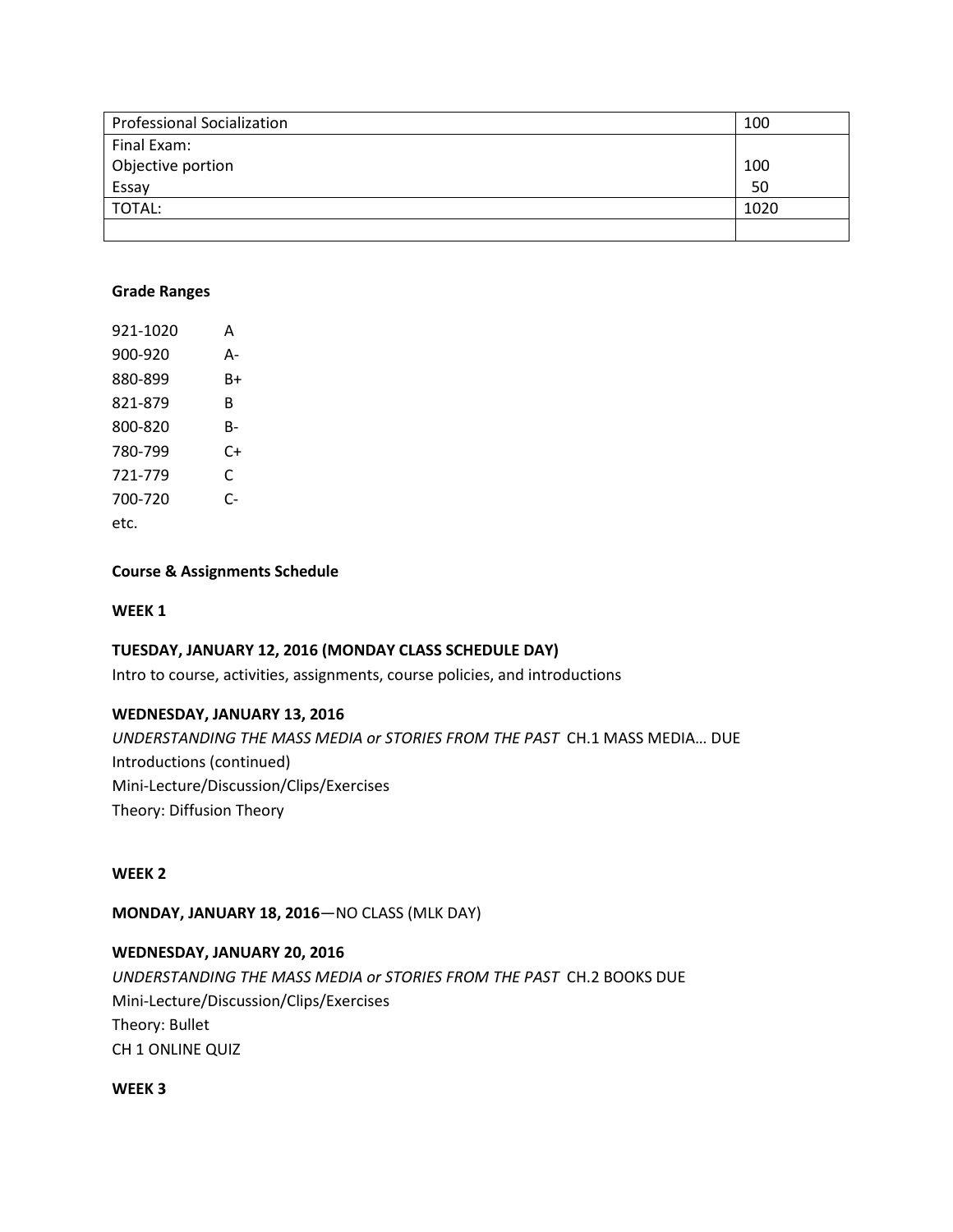## **MONDAY, JANUARY 25, 2016**

CH 2 ONLINE QUIZ *UNDERSTANDING THE MASS MEDIA or STORIES FROM THE PAST* CH.3 NEWSPAPERS… DUE Mini-Lecture/Discussion/Clips/Exercises Theory: Agenda Setting

## **WEDNESDAY, JANUARY 27, 2016**

CH 3 ONLINE QUIZ Mini-Lecture/Discussion/Clips/Exercises (continued)

Guest speaker: TBA

## **WEEK 4**

# **MONDAY, FEBRUARY 1, 2016**

*UNDERSTANDING THE MASS MEDIA or STORIES FROM THE PAST* CH.4 MAGAZINES… DUE Mini-Lecture/Discussion/Clips/Exercises Theory: Framing

## **WEDNESDAY, FEBRUARY 3, 2016**

Mini-Lecture/Discussion/Clips/Exercises (continued) CH 4 ONLINE QUIZ

## **WEEK 5**

**MONDAY, FEBRUARY 8, 2016** *UNDERSTANDING THE MASS MEDIA or STORIES FROM THE PAST* CH.5 RECORDINGS… DUE Mini-Lecture/Discussion/Clips/Exercises

# **WEDNESDAY, FEBRUARY 10, 2016**

Mini-Lecture/Discussion/Clips/Exercises (continued) Theory: Media Uses & Gratifications CH 5 ONLINE QUIZ

## **WEEK 6**

# **MONDAY, FEBRUARY 15, 2016**

*UNDERSTANDING THE MASS MEDIA or STORIES FROM THE PAST* CH.6 RADIO… DUE Mini-Lecture/Discussion/Clips/Exercises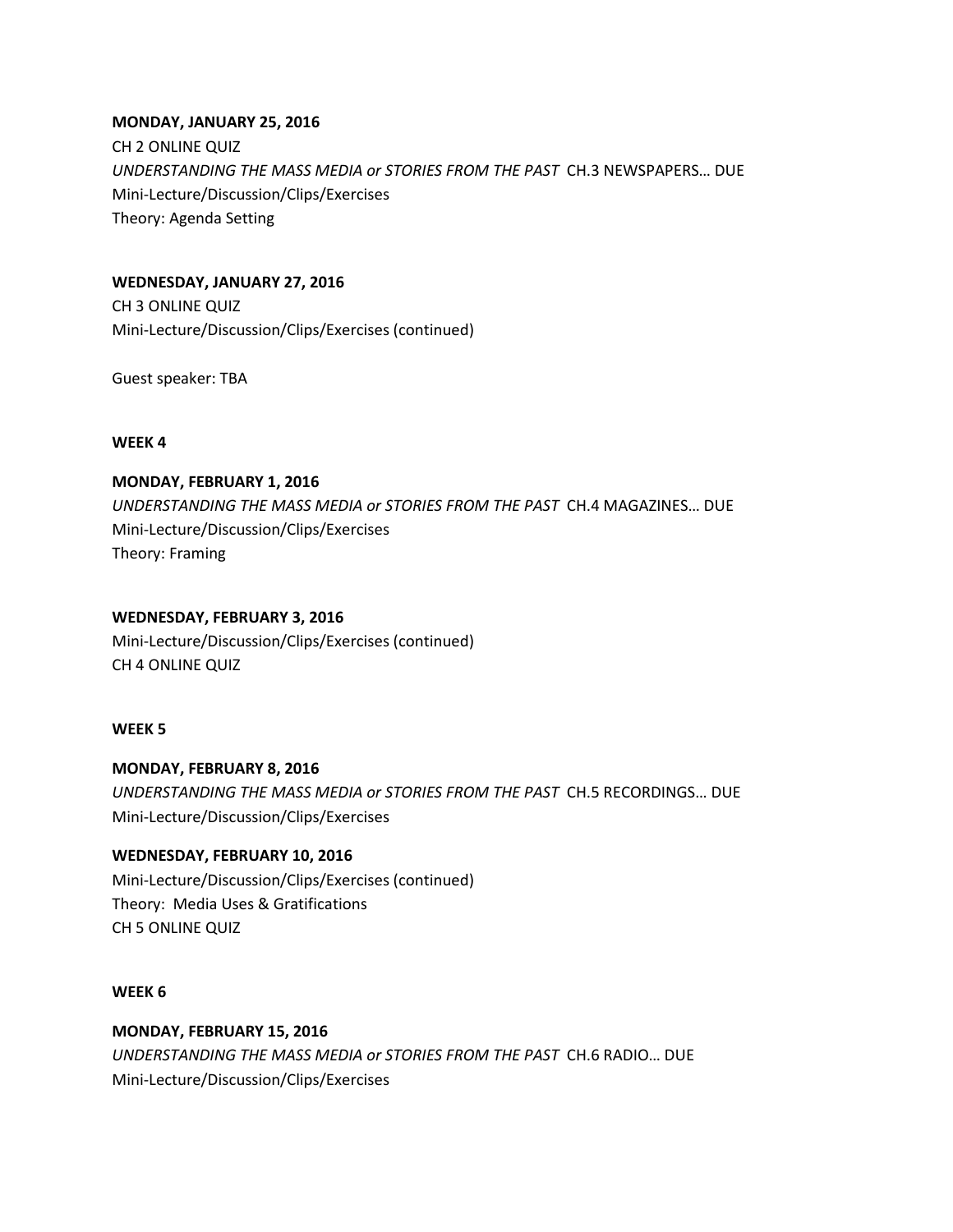**WEDNESDAY, FEBRUARY 17, 2016** Mini-Lecture/Discussion/Clips/Exercises (continued) CH 6 ONLINE QUIZ Guest Speaker--radio

## **WEEK 7**

**MONDAY, FEBRUARY 22, 2016** *UNDERSTANDING THE MASS MEDIA or STORIES FROM THE PAST* CH.7 MOVIES… DUE Mini-Lecture/Discussion/Clips/Exercises Theory: Cultivation

## **WEDNESDAY, FEBRUARY 24, 2016**

CH 7 ONLINE QUIZ

Guest Speakers:

8:05-8:40: Jason Carter (PLNU 2004 media com alumnus)—Present: Senior Program Manager (HoloLens), Microsoft, Seattle, WA; Past: Director of Product and Technology (Webstore Experience) at Zulilly Inc.; Stereoscopic Supervisor (supervisor of 3-D animation) The Walt Disney Studios; Producer, Pirate Toast Games (computer game development); Layout Artist, DreamWorks Animation.

8:45-9:00: Erika Scopelli (PLNU 2011, PLNU media com alumnus)—Assistant Editor, DreamWorks Animation OR Hilary Zeber (PLNU 2015 media com alumnus)-- Producer, DreamWorks Television, Los Angeles

## **WEEK 8**

## **MONDAY, FEBRUARY 29, 2016**

*UNDERSTANDING THE MASS MEDIA or STORIES FROM THE PAST* CH.8 TELEVISION… DUE Mini-Lecture/Discussion/Clips/Exercises

**WEDNESDAY, MARCH 2, 2016** CH 8 ONLINE QUIZ PROJECT PROPOSAL DUE

Guest Speakers:

8:20-8:45--Dean Batali, Television Producer /Head Writer/Writer: *Buffy the Vampire Slayer, That '70's Show, Sabrina: Secrets of a Teenage Witch*, *Detective McLain: Ties That Bind*, and many others 8:45-9:15--Dan Hyatt, Producer, *Portland Trailblazers Basketball*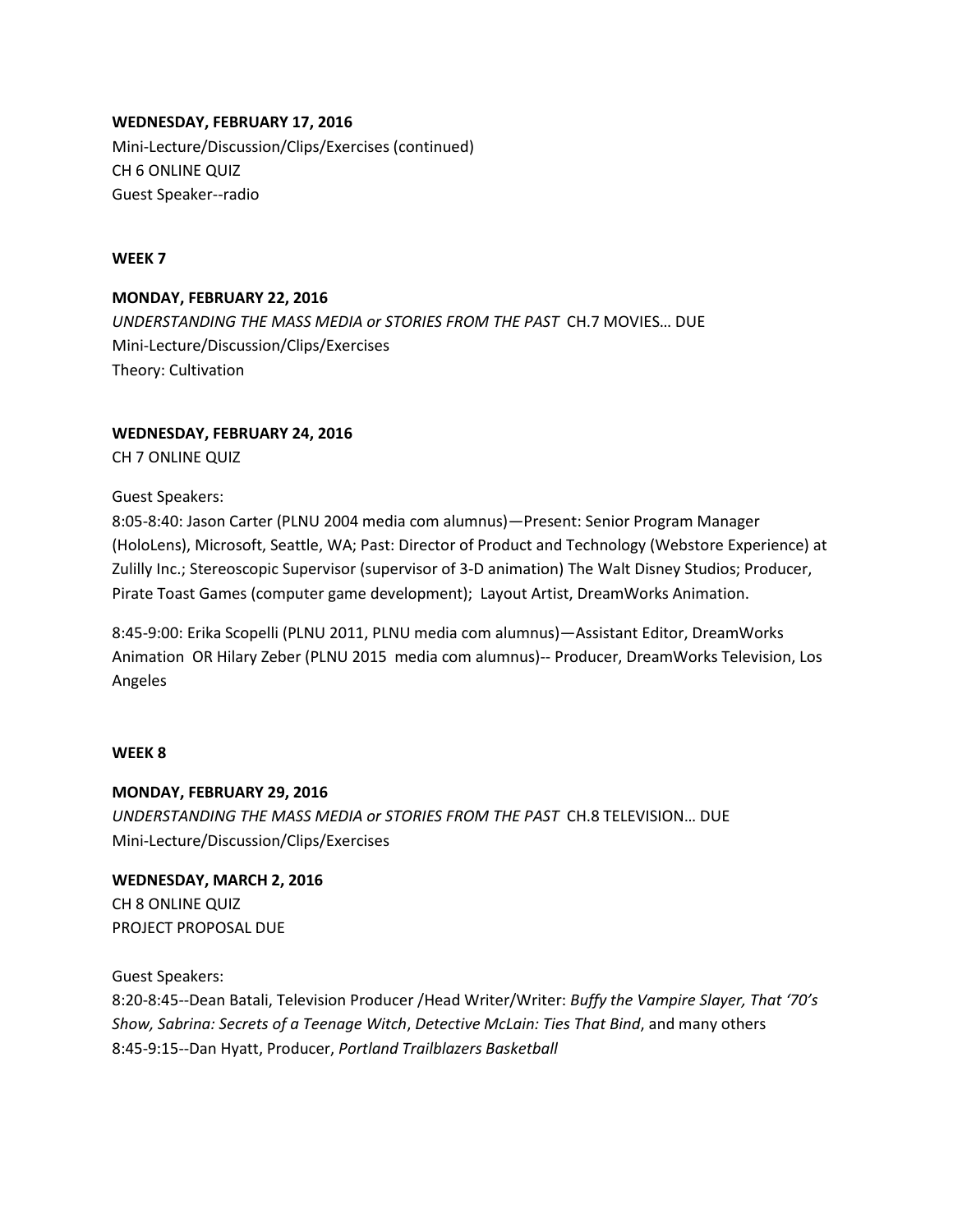## **WEEK 9—NO CLASSES (SPRING BREAK)**

#### **WEEK 10**

#### **MONDAY, MARCH 14, 2016**

*UNDERSTANDING THE MASS MEDIA or STORIES FROM THE PAST* CH.9 DIGITAL MEDIA… DUE *UNDERSTANDING THE MASS MEDIA or STORIES FROM THE PAST* CH.10 ADVERTISING… DUE Mini-Lecture/Discussion/Clips/Exercises

#### **WEDNESDAY, MARCH 16, 2016**

CH 9 ONLINE QUIZ CH 10 ONLINE QUIZ Guest speakers: 8:35-9--Andie Adams (PLNU 2008 broadcast journalism alumnus), Digital Media Producer, NBC-TV, San Diego 9-9:15--Olivia Mowry (PLNU, 2015 media comm alumnus), Video Producer, BuzzFeed

#### **WEEK 11**

#### **MONDAY, MARCH 21, 2016**

Guest speakers:

8:05-8:40 a.m.— Mike Longhurst, Sr. VP, Business Development (Europe), McCann World Group, London, England – will be presenting background information about the MasterCard *Priceless* ad campaign

8:45-9:15—Sherene (Ebrahimi) Pistotti (2009 PLNU broadcast journalism alumnus), Marketing Manager, NBC, Chicago

#### **WEDNESDAY, MARCH 23, 2016**

*UNDERSTANDING THE MASS MEDIA or STORIES FROM THE PAST* CH.11 PUBLIC RELATIONS… DUE Mini-Lecture/Discussion/Clips/Exercises

#### **WEEK 12**

**MONDAY, MARCH 28, 2016—**NO CLASS (EASTER BREAK)

**WEDNESDAY, MARCH 30, 2016** CH 11 ONLINE QUIZ

Guest Speaker Panel—8:15-9:15 a.m.

Nicole Darling (2003 PLNU broadcast journalism alumnus)-- Public Information Officer, City of San Diego; past: News Producer, The CW, San Diego; San Diego Living, XETV San Diego (2004-2015)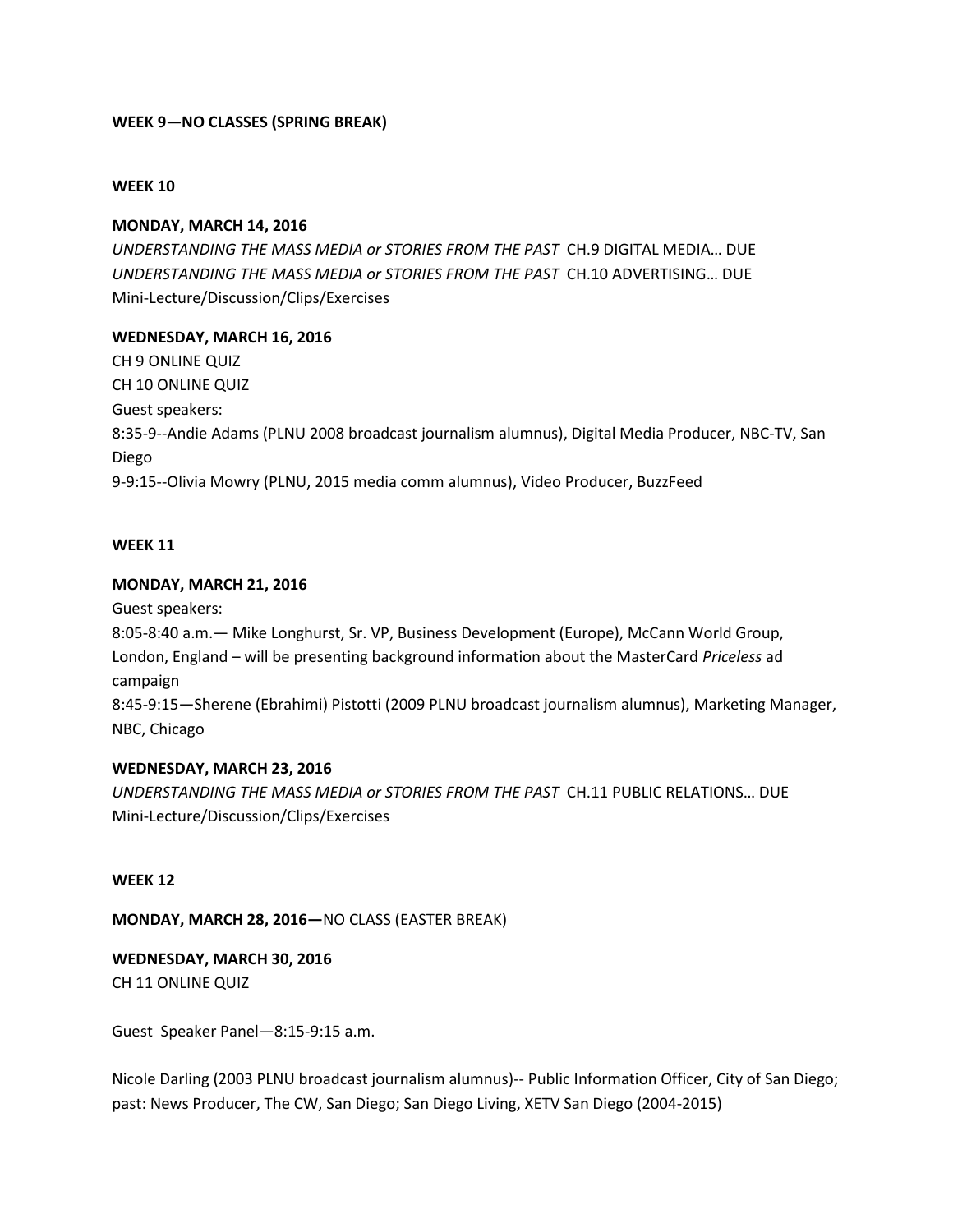Karen Hutchens, CEO & Founder, Hutchens PR, San Diego, CA

Jim Staylor, Senior Specialist-Video Production, Sharp Health Care (200 videos/year), San Diego, CA; Founder-CEO, Staylor-Made Communications, San Diego

Laressa (Lacy) Newman (2008 PLNU broadcast journalism major alumnus), Director of Sales, Fox Sports, San Diego (2014-present); Director of Sales, ESPN Sports, Los Angeles

#### **WEEK 13**

## **MONDAY, APRIL 4, 2016**

*UNDERSTANDING THE MASS MEDIA or STORIES FROM THE PAST* CH. 12 NEWS & INFORMATION… DUE Mini-Lecture/Discussion/Clips/Exercises

## **WEDNESDAY, APRIL 6, 2016** CH 12 ONLINE QUIZ

## Guest speakers:

8:15-8:45 Christina Lopez (PLNU 2009 broadcast journalism alumnus)—Associate Producer *ABC News & 20/20 (documentary series)*, New York, NY; presently at KGET-TV 17, Bakersfield, CA

8:45-9:15 Doug Downing (PLNU 2003 broadcast journalism alumnus), News Producer, Fox 5 AND Greta Wall (PLNU 2015 Broadcast Journalist alumnus), anchor, *One America News*, San Diego

#### **WEEK 14**

#### **MONDAY, APRIL 11, 2016**

*UNDERSTANDING THE MASS MEDIA or STORIES FROM THE PAST* CH.13 SOCIETY & POLITICAL ISSUES… DUE

Mini-Lecture/Discussion/Clips/Exercises

## **WEDNESDAY, APRIL 13, 2016**

Mini-Lecture/Discussion/Clips/Exercises (continued) CH 13 ONLINE QUIZ

#### **WEEK 15**

**MONDAY, APRIL 18, 2016** *STORIES FROM THE PAST* CH.14 LAW & REGULATION… DUE